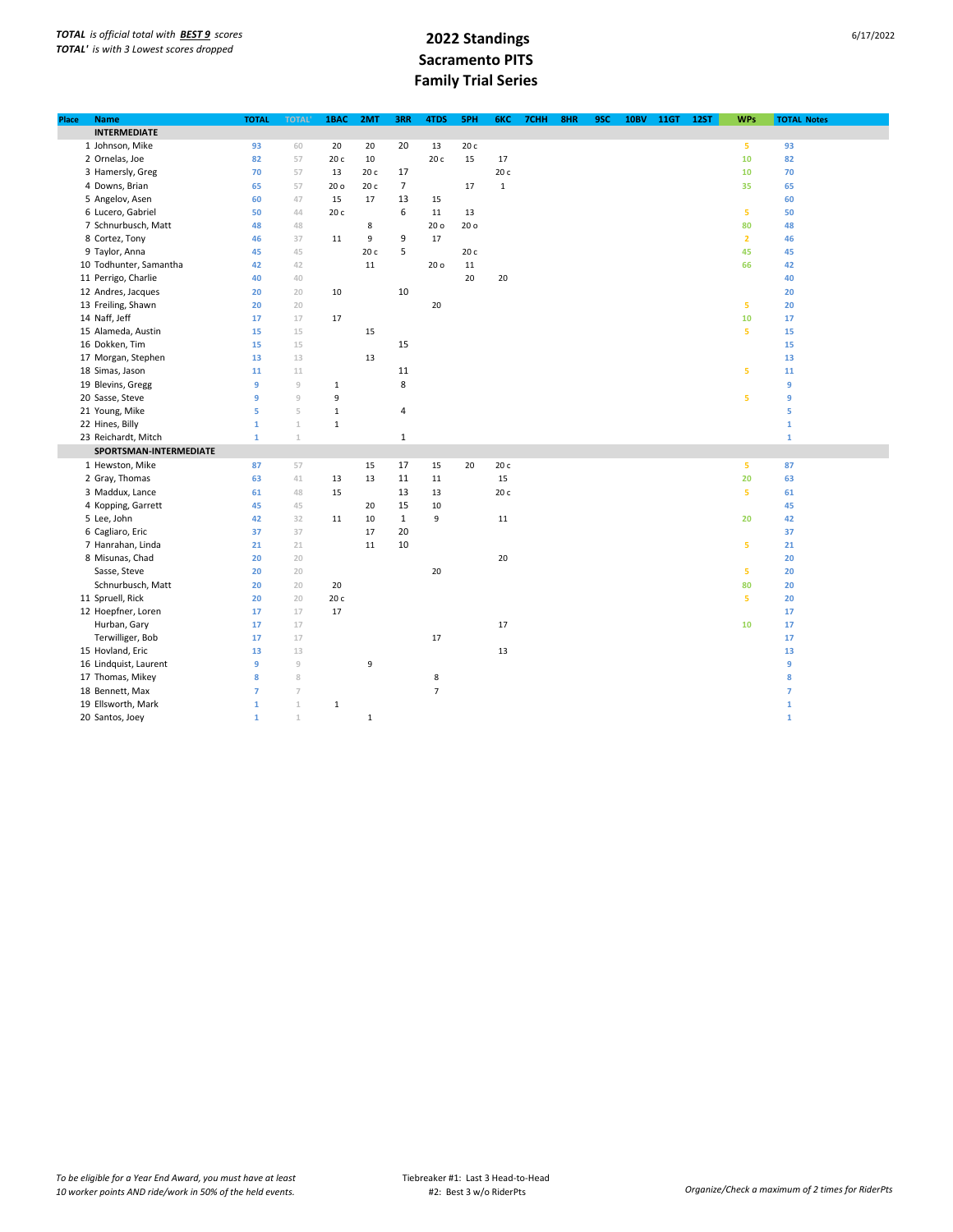| Place | <b>Name</b>            | <b>TOTAL</b>    | <b>TOTAL</b>              | 1BAC           | 2MT                      | 3RR             | 4TDS           | 5PH         | 6KC          | 7CHH | 8HR | 9SC | <b>10BV</b> | <b>11GT</b> | <b>12ST</b> | <b>WPs</b>              | <b>TOTAL Notes</b> |  |
|-------|------------------------|-----------------|---------------------------|----------------|--------------------------|-----------------|----------------|-------------|--------------|------|-----|-----|-------------|-------------|-------------|-------------------------|--------------------|--|
|       | SPORTSMAN              |                 |                           |                |                          |                 |                |             |              |      |     |     |             |             |             |                         |                    |  |
|       | 1 Bill, Joe            | 97              | 60                        | 20             | 20                       | 20 <sub>o</sub> | 17             |             | 20           |      |     |     |             |             |             | 65                      | 97                 |  |
|       | 2 Johnson, Darcy       | 69              | 46                        | 10             | 13                       | 13              | 10             | 20 c        | 13           |      |     |     |             |             |             | 5                       | 69                 |  |
|       | 3 Todhunter, Creighton | 68              | 51                        |                | 20 o                     | 20 с            | 6              | 11          | 11           |      |     |     |             |             |             | 67                      | 68                 |  |
|       | 4 Misunas, Chad        |                 |                           |                |                          |                 |                |             |              |      |     |     |             |             |             |                         |                    |  |
|       |                        | 57              | 57                        | 17             |                          | 20              | 20             |             |              |      |     |     |             |             |             |                         | 57                 |  |
|       | 5 Hovland, Eric        | 53              | 39                        | 9              | 5                        | 11              | $11\,$         | 17          |              |      |     |     |             |             |             |                         | 53                 |  |
|       | 6 Simonelli, Cari      | 44              | 36                        | 20c            | 4                        | $\overline{7}$  | 4              |             | 9            |      |     |     |             |             |             | 5                       | 44                 |  |
|       | 7 Douglass, Scotty     | 40              | 40                        |                | 20 с                     |                 | 20 с           |             |              |      |     |     |             |             |             | 40                      | 40                 |  |
|       | 8 Martin, Scott        | 32              | 32                        |                |                          |                 |                | 15          | 17           |      |     |     |             |             |             |                         | 32                 |  |
|       | 9 Master, Paul         | 30              | 30                        |                |                          | 15              | 15             |             |              |      |     |     |             |             |             | 20                      | 30                 |  |
|       | Natzel, Steve          | 30              | 30                        |                | 15                       |                 |                |             | 15           |      |     |     |             |             |             |                         | 30                 |  |
|       | 11 Clark, Steve        | 29              | 29                        | 11             | 9                        | 9               |                |             |              |      |     |     |             |             |             |                         | 29                 |  |
|       | 12 Kramasz, Ken        | 26              | 26                        |                |                          | 17              | 9              |             |              |      |     |     |             |             |             |                         | 26                 |  |
|       | 13 Vieira, Chris       | 21              | 21                        | 6              |                          |                 | 5              |             | 10           |      |     |     |             |             |             |                         | 21                 |  |
|       | 14 Allen, Jon          | 20              | 20                        |                |                          |                 |                | 20          |              |      |     |     |             |             |             |                         | 20                 |  |
|       | 15 Deornelas, Vic      | 20              | 20                        | 20 c           |                          |                 |                |             |              |      |     |     |             |             |             | 10                      | 20                 |  |
|       |                        |                 |                           |                |                          |                 |                |             |              |      |     |     |             |             |             |                         |                    |  |
|       | 16 Scott, Bryan        | 17              | 17                        |                | 17                       |                 |                |             |              |      |     |     |             |             |             |                         | 17                 |  |
|       | 17 Simpson, David      | 17              | 17                        |                | 8                        |                 | 8              |             | $\mathbf 1$  |      |     |     |             |             |             |                         | 17                 |  |
|       | 18 Giese, Will         | 15              | 15                        | 15             |                          |                 |                |             |              |      |     |     |             |             |             |                         | 15                 |  |
|       | 19 Alcon, Addrain      | 13              | 13                        |                | $\,1\,$                  |                 | $\mathbf 2$    | 10          |              |      |     |     |             |             |             |                         | 13                 |  |
|       | 20 Beals, Dayn         | 13              | 13                        |                |                          |                 | 13             |             |              |      |     |     |             |             |             | 5                       | 13                 |  |
|       | Cagliaro, Eric         | 13              | 13                        | 13             |                          |                 |                |             |              |      |     |     |             |             |             |                         | 13                 |  |
|       | Slaight, Mike          | 13              | 13                        |                |                          |                 |                | 13          |              |      |     |     |             |             |             | 35                      | 13                 |  |
|       | 23 Whittington, Dick   | 12              | $12$                      | 5              |                          |                 | $\overline{7}$ |             |              |      |     |     |             |             |             | 15                      | 12                 |  |
|       | 24 Shelton, Blake      | 12              | $12$                      |                | 10                       | $\mathbf{1}$    |                |             | $\mathbf 1$  |      |     |     |             |             |             |                         | 12                 |  |
|       | 25 Poulson, Rod        | 11              | 11                        |                | 11                       |                 |                |             |              |      |     |     |             |             |             |                         | 11                 |  |
|       | 26 Burke, Michael      | 10              | $10$                      |                |                          | 10              |                |             |              |      |     |     |             |             |             | $\overline{\mathbf{2}}$ | 10                 |  |
|       | 27 Deslierres, Dan     | 8               | 8                         |                |                          | 8               |                |             |              |      |     |     |             |             |             |                         | 8                  |  |
|       |                        | 8               | 8                         |                |                          |                 |                |             |              |      |     |     |             |             |             | 5                       | 8                  |  |
|       | Kondrick, Brett        |                 |                           | 8              |                          |                 |                |             |              |      |     |     |             |             |             |                         |                    |  |
|       | 29 Marion, Tony        | $\overline{7}$  | $\overline{7}$            |                | $\overline{\phantom{a}}$ |                 |                |             |              |      |     |     |             |             |             |                         | 7                  |  |
|       | Stapp, Wiles           | $\overline{7}$  | $\overline{7}$            | 7              |                          |                 |                |             |              |      |     |     |             |             |             |                         | $\overline{7}$     |  |
|       | 31 Sherman, Kyle       | $6\phantom{1}6$ | 6                         |                | 6                        |                 |                |             |              |      |     |     |             |             |             |                         | 6                  |  |
|       | 32 Endicott, Katy      | 4               | $\triangleleft$           | 4              |                          |                 |                |             |              |      |     |     |             |             |             |                         | 4                  |  |
|       | 33 Ramirez, Mike       | 3               | $\ensuremath{\mathsf{3}}$ |                |                          |                 | 3              |             |              |      |     |     |             |             |             | 10                      | 3                  |  |
|       | 34 Lucero, Marcus      | $\mathbf 2$     | $\overline{2}$            |                |                          | $\mathbf 1$     | $\mathbf 1$    |             |              |      |     |     |             |             |             |                         | $\overline{2}$     |  |
|       | 35 Hobbs, Barry        | $\mathbf 1$     | $\mathbbm{1}$             |                |                          |                 |                |             | $\mathbf 1$  |      |     |     |             |             |             |                         | $\mathbf 1$        |  |
|       | Leggitt, Jeff          | $\mathbf 1$     | $\mathbbm{1}$             | $\mathbf 1$    |                          |                 |                |             |              |      |     |     |             |             |             |                         | $\mathbf 1$        |  |
|       | Van Damme, Matt        | $\mathbf{1}$    | $1\,$                     |                |                          |                 | $\mathbf{1}$   |             |              |      |     |     |             |             |             |                         | $\mathbf{1}$       |  |
|       | <b>AMATEUR</b>         |                 |                           |                |                          |                 |                |             |              |      |     |     |             |             |             |                         |                    |  |
|       | 1 McBride, Tabitha     | 84              | 54                        | 15             | 15                       | 20              | 17             | 13          | 17           |      |     |     |             |             |             |                         | 84                 |  |
|       | 2 Firth, Juri          | 83              | 57                        |                |                          | 15              |                | 11          |              |      |     |     |             |             |             |                         | 83                 |  |
|       |                        |                 |                           | 8              | 17                       |                 | 20             |             | 20           |      |     |     |             |             |             |                         |                    |  |
|       | 3 Cortez, Sarah        | 59              | 39                        | 9              | 13                       | 11              | $11\,$         |             | 15           |      |     |     |             |             |             | 10                      | 59                 |  |
|       | 4 Todd, Lisa           | 55              | $48\,$                    | 20 c           | 6                        | $\mathbf{1}$    | 15             |             | 13           |      |     |     |             |             |             | ${\bf 5}$               | 55                 |  |
|       | 5 Kramasz, Ken         | 37              | 37                        | 17             | 20                       |                 |                |             |              |      |     |     |             |             |             |                         | 37                 |  |
|       | 6 Arneson, Denise      | 35              | 35                        | 13             | 9                        | 13              |                |             |              |      |     |     |             |             |             | 30                      | 35                 |  |
|       | 7 Ramirez, Mike        | 28              | 28                        |                | 11                       | 17              |                |             |              |      |     |     |             |             |             | 10                      | 28                 |  |
|       | 8 Rhoades, Cassandra   | 25              | 25                        | 10             |                          |                 |                | 15          |              |      |     |     |             |             |             |                         | 25                 |  |
|       | 9 McBroom, Robert      | 22              | 21                        |                | $\overline{7}$           |                 | 13             | $\mathbf 1$ | $\mathbf{1}$ |      |     |     |             |             |             |                         | 22                 |  |
|       | 10 Shelton, Blake      | 20              | 20                        | 20             |                          |                 |                |             |              |      |     |     |             |             |             |                         | 20                 |  |
|       | Whittington, Dick      | 20              | 20                        |                |                          |                 |                | 20          |              |      |     |     |             |             |             | 15                      | 20                 |  |
|       | 12 Vergino, Mike       | 20              | 20                        | 20 c           |                          |                 |                |             |              |      |     |     |             |             |             | 5                       | 20                 |  |
|       | 13 Jacobsen, Brett     | 17              | 17                        |                |                          |                 |                | 17          |              |      |     |     |             |             |             |                         | 17                 |  |
|       | 14 McBride, Kevin      | 17              | $17\,$                    | $\overline{7}$ |                          | 10              |                |             |              |      |     |     |             |             |             | 5                       | 17                 |  |
|       | 15 Burchard, Rebekah   |                 |                           |                |                          |                 |                |             |              |      |     |     |             |             |             |                         |                    |  |
|       |                        | 11              | $11\,$                    | 11             |                          |                 |                |             |              |      |     |     |             |             |             |                         | 11                 |  |
|       | 16 Gelber, Matthew     | 10              | $10$                      |                |                          |                 | 10             |             |              |      |     |     |             |             |             |                         | 10                 |  |
|       | Hobbs, Barry           | 10              | $10$                      |                | $10\,$                   |                 |                |             |              |      |     |     |             |             |             |                         | 10                 |  |
|       | 18 Gong, Ed            | 8               | 8                         |                | 8                        |                 |                |             |              |      |     |     |             |             |             |                         | 8                  |  |
|       | 19 Pagano, Chanelle    | 6               | 6                         | 6              |                          |                 |                |             |              |      |     |     |             |             |             |                         | 6                  |  |
|       | 20 Nunn, Craig         | $\mathbf{1}$    | $\,1\,$                   |                |                          | $\mathbf{1}$    |                |             |              |      |     |     |             |             |             |                         | $\mathbf 1$        |  |
|       | Nunn, Kevin            | $\mathbf{1}$    | $\mathbbm{1}$             |                |                          | $\,1\,$         |                |             |              |      |     |     |             |             |             |                         | $\mathbf{1}$       |  |
|       | Pierce, Hollie         | $\mathbf 1$     | $\mathbbm{1}$             |                | $\,1\,$                  |                 |                |             |              |      |     |     |             |             |             |                         | $\mathbf 1$        |  |
|       | Stapp, Wiles           | $\mathbf{1}$    | $\mathbbm{1}$             |                |                          |                 |                | $\mathbf 1$ |              |      |     |     |             |             |             |                         | $\mathbf 1$        |  |
|       | Stewart, Dave          | $\mathbf{1}$    | $\mathbbm{1}$             |                |                          |                 | $\mathbf 1$    |             |              |      |     |     |             |             |             |                         | $\mathbf 1$        |  |
|       | Vanderhoof, Kristina   | $\mathbf{1}$    | $\perp$                   |                |                          |                 | $\mathbf 1$    |             |              |      |     |     |             |             |             |                         | $\mathbf{1}$       |  |
|       | <b>NOVICE</b>          |                 |                           |                |                          |                 |                |             |              |      |     |     |             |             |             |                         |                    |  |
|       |                        |                 |                           |                |                          |                 |                |             |              |      |     |     |             |             |             |                         |                    |  |
|       | 1 Burchard, Rebekah    | 20              | 20                        |                |                          |                 |                | 20          |              |      |     |     |             |             |             |                         | 20                 |  |
|       | 2 Fuson, Duck          | 17              | $17\,$                    |                |                          |                 |                | $17\,$      |              |      |     |     |             |             |             |                         | 17                 |  |
|       | 3 Truax, Nicole        | 16              | $16\,$                    |                |                          |                 |                | 15          | $\mathbf 1$  |      |     |     |             |             |             |                         | 16                 |  |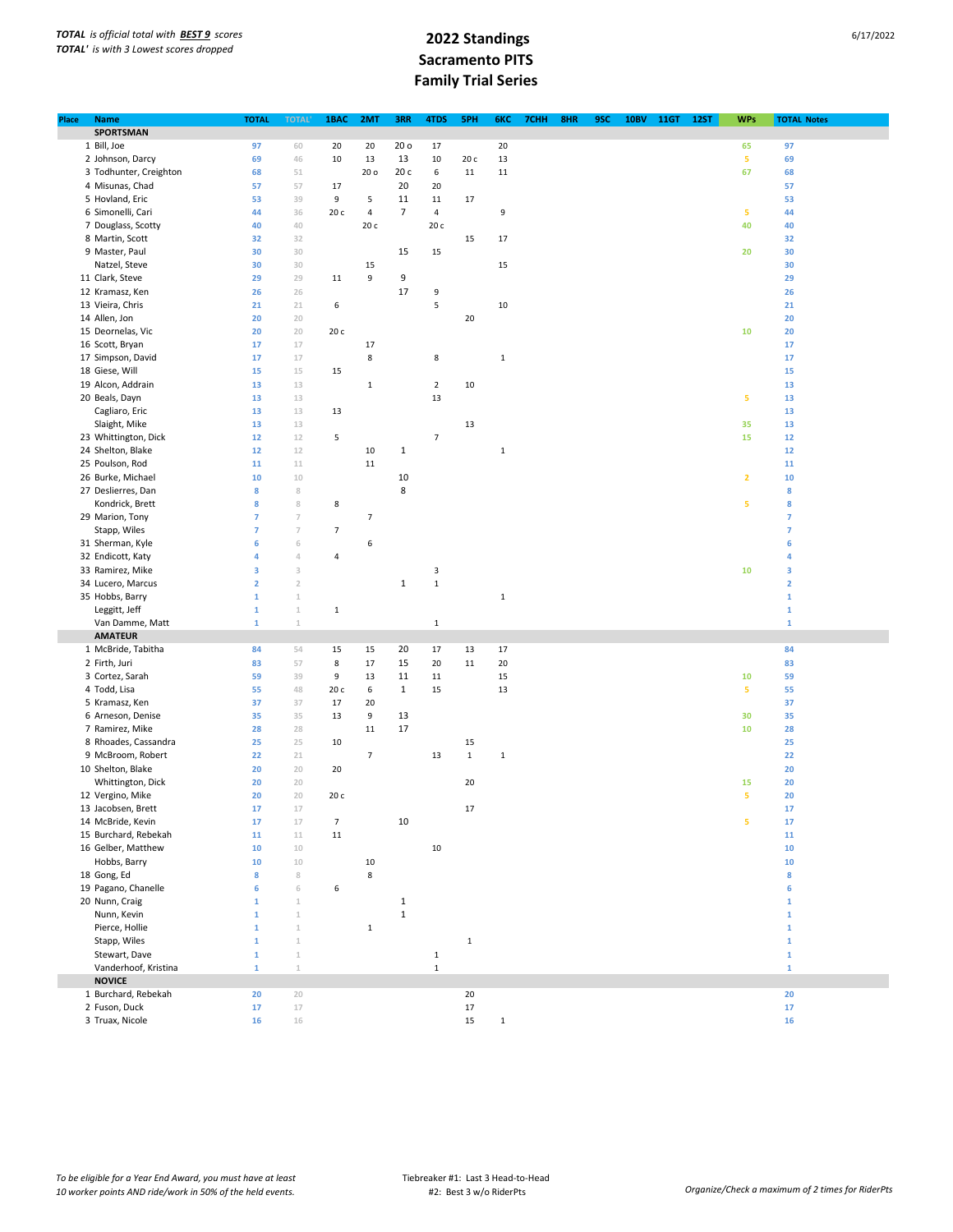| Place | <b>Name</b>                    | <b>TOTAL</b> | <b>TOTAL</b> | 1BAC | 2MT  | 3RR             | 4TDS         | <b>5PH</b> | 6KC | 7CHH | 8HR | 9SC | <b>10BV</b> | <b>11GT</b> | <b>12ST</b> | <b>WPs</b> | <b>TOTAL Notes</b> |
|-------|--------------------------------|--------------|--------------|------|------|-----------------|--------------|------------|-----|------|-----|-----|-------------|-------------|-------------|------------|--------------------|
|       | <b>TWIN SHOCK INTERMEDIATE</b> |              |              |      |      |                 |              |            |     |      |     |     |             |             |             |            |                    |
|       | 1 Wanlin, Matt                 | 80           | 60           |      | 20   | 20              |              | 20         | 20  |      |     |     |             |             |             | 20         | 80                 |
|       | TWIN SHOCK SPORTSMAN-INTERI    |              |              |      |      |                 |              |            |     |      |     |     |             |             |             |            |                    |
|       | 1 McPhetridge, Pat             | 77           | 60           | 17   |      | 20              | 20           |            | 20  |      |     |     |             |             |             | 10         | 77                 |
|       | 2 Wanlin, Matt                 | 20           | 20           | 20   |      |                 |              |            |     |      |     |     |             |             |             | 20         | 20                 |
|       | 3 Habenicht, Fred              | 17           | 17           |      |      | 17              |              |            |     |      |     |     |             |             |             | 20         | 17                 |
|       | Parriott, Brian                | 17           | 17           |      |      |                 |              |            | 17  |      |     |     |             |             |             |            | 17                 |
|       | 5 Gibson, Sherwood             | 15           | 15           | 15   |      |                 |              |            |     |      |     |     |             |             |             |            | 15                 |
|       | <b>TWIN SHOCK SPORTSMAN</b>    |              |              |      |      |                 |              |            |     |      |     |     |             |             |             |            |                    |
|       | 1 Dawley, Clay                 | 92           | 60           | 15   | 17   | 20 <sub>o</sub> | 15           | 20         | 20  |      |     |     |             |             |             | 85         | 92                 |
|       | 2 Wolff, Rick                  | 80           | 54           | 13   | 20 c | 13              | 11           | 17         | 17  |      |     |     |             |             |             | 82         | 80                 |
|       | 3 Menghini, Craig              | 77           | 60           | 17   | 20   | 20              | 20           |            |     |      |     |     |             |             |             |            | 77                 |
|       | 4 Menghini, Grant              | 63           | 50           | 20   | 13   | 17              | 13           |            |     |      |     |     |             |             |             |            | 63                 |
|       | 5 Kane, Tom                    | 43           | 43           |      | 15   | 11              | 17           |            |     |      |     |     |             |             |             | 5          | 43                 |
|       | 6 Slaight, Mike                | 16           | 16           |      |      | 15              | $\mathbf{1}$ |            |     |      |     |     |             |             |             | 35         | 16                 |
|       | 7 Truax, Kevin                 | 15           | 15           |      |      |                 |              |            | 15  |      |     |     |             |             |             |            | 15                 |
|       | <b>TWIN SHOCK AMATEUR</b>      |              |              |      |      |                 |              |            |     |      |     |     |             |             |             |            |                    |
|       | 1 Monighan, Steve              | 80           | 60           | 20   | 20   | 20              |              |            | 20  |      |     |     |             |             |             |            | 80                 |
|       | 2 Pile, David                  | 20           | 20           |      |      |                 | 20           |            |     |      |     |     |             |             |             |            | 20                 |
|       | 3 Pavlica, Davy                | 17           | 17           |      |      |                 | 17           |            |     |      |     |     |             |             |             |            | 17                 |
|       | 4 Flagg, Tim                   | 15           | 15           |      |      |                 | 15           |            |     |      |     |     |             |             |             |            | 15                 |
|       | <b>TWIN SHOCK NOVICE</b>       |              |              |      |      |                 |              |            |     |      |     |     |             |             |             |            |                    |
|       | 1 Moore, Gordon                | 20           | 20           |      |      |                 |              | 20         |     |      |     |     |             |             |             |            | 20                 |
|       | 2 Delgardo, Tony               | $\mathbf{1}$ | $\mathbf{1}$ |      |      | 1               |              |            |     |      |     |     |             |             |             |            | $\mathbf{1}$       |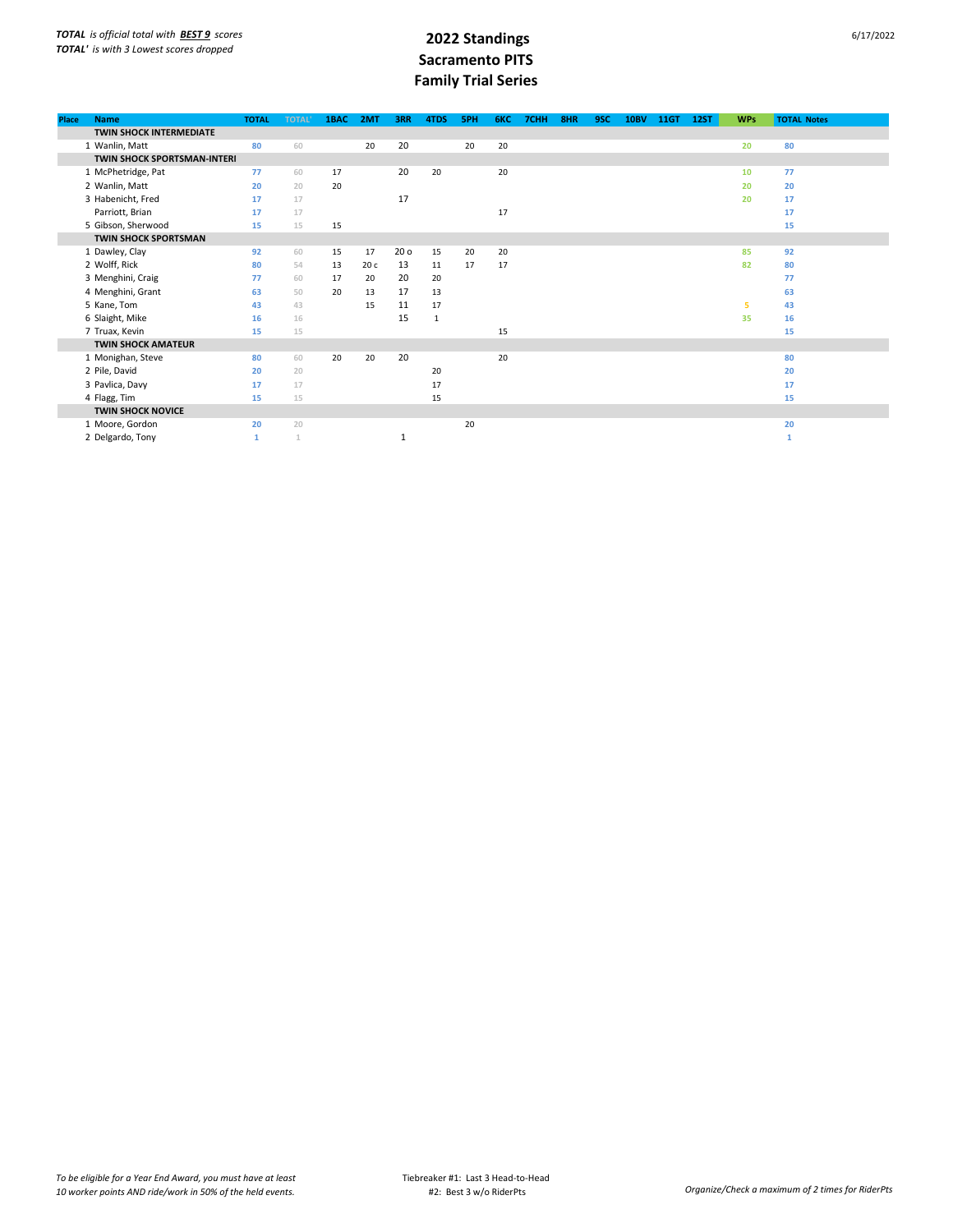| <b>Place</b> | <b>Name</b>                 | <b>TOTAL</b>   | <b>TOTAL</b>   | 1BAC | 2MT | 3RR          | 4TDS | 5PH          | 6KC | 7CHH | 8HR | 9SC | <b>10BV</b> | 11GT | <b>12ST</b> | <b>WPs</b> | <b>TOTAL Notes</b> |
|--------------|-----------------------------|----------------|----------------|------|-----|--------------|------|--------------|-----|------|-----|-----|-------------|------|-------------|------------|--------------------|
|              | <b>JUNIOR INTERMEDIATE</b>  |                |                |      |     |              |      |              |     |      |     |     |             |      |             |            |                    |
|              | 1 Cortez, Donovan           | 20             | 20             |      |     |              |      |              | 20  |      |     |     |             |      |             |            | 20                 |
|              | JUNIOR SPORTSMAN-INTERMEDI/ |                |                |      |     |              |      |              |     |      |     |     |             |      |             |            |                    |
|              | 1 Cortez, Donovan           | 40             | 40             |      |     | 20           | 20   |              |     |      |     |     |             |      |             |            | 40                 |
|              | <b>JUNIOR SPORTSMAN</b>     |                |                |      |     |              |      |              |     |      |     |     |             |      |             |            |                    |
|              | 1 Bill, Casen               | 84             | 54             | 15   | 15  | 17           | 20   |              | 17  |      |     |     |             |      |             | 15         | 84                 |
|              | 2 Sasse, Arienne            | 68             | 54             | 17   | 13  | 1            | 17   |              | 20  |      |     |     |             |      |             | 5          | 68                 |
|              | 3 Arneson, Royce            | 60             | 60             | 20   | 20  | 20           |      |              |     |      |     |     |             |      |             | 20         | 60                 |
|              | 4 Cortez, Donovan           | 17             | 17             |      | 17  |              |      |              |     |      |     |     |             |      |             |            | 17                 |
|              | <b>JUNIOR AMATEUR</b>       |                |                |      |     |              |      |              |     |      |     |     |             |      |             |            |                    |
|              | 1 Sasse, Izzy               | 89             | 57             | 20   | 20  | 17           | 15   |              | 17  |      |     |     |             |      |             | 5          | 89                 |
|              | 2 Taylor, Easton            | 49             | 47             | 17   | 17  | $\mathbf{1}$ | 13   | $\mathbf{1}$ |     |      |     |     |             |      |             | 5          | 49                 |
|              | 3 Taggart, Waylon           | 40             | 40             |      |     |              | 20   |              | 20  |      |     |     |             |      |             |            | 40                 |
|              | 4 Maddux, Ewan              | 37             | 37             |      |     | 20           | 17   |              |     |      |     |     |             |      |             |            | 37                 |
|              | 5 Firth, Leah               | 20             | 20             |      |     |              |      | 20           |     |      |     |     |             |      |             |            | 20                 |
|              | 6 Cortez, Graydon           | 15             | 15             |      |     |              |      |              | 15  |      |     |     |             |      |             | 5          | 15                 |
|              | 7 Truax, Karter             | $\overline{2}$ | $\overline{2}$ |      |     |              |      | 1            | 1   |      |     |     |             |      |             |            | $\overline{2}$     |
|              | <b>JUNIOR NOVICE</b>        |                |                |      |     |              |      |              |     |      |     |     |             |      |             |            |                    |
|              | 1 Cortez, Graydon           | 20             | 20             |      |     |              | 20   |              |     |      |     |     |             |      |             | 5          | 20                 |
|              | Hurban, JJ                  | 20             | 20             |      |     |              |      |              | 20  |      |     |     |             |      |             |            | 20                 |
|              | Pierce, Ava                 | 20             | 20             |      | 20  |              |      |              |     |      |     |     |             |      |             |            | 20                 |
|              | 4 Cortez, Paxdon            | $\mathbf{1}$   | $\mathbf{1}$   | 1    |     |              |      |              |     |      |     |     |             |      |             |            |                    |
|              | 5 Dokken, Nina              |                |                |      |     | 1            |      |              |     |      |     |     |             |      |             |            |                    |
|              | 6 Vanderhoof, Gabriella     | $\mathbf{1}$   | $\mathbf{1}$   |      |     |              |      |              |     |      |     |     |             |      |             |            |                    |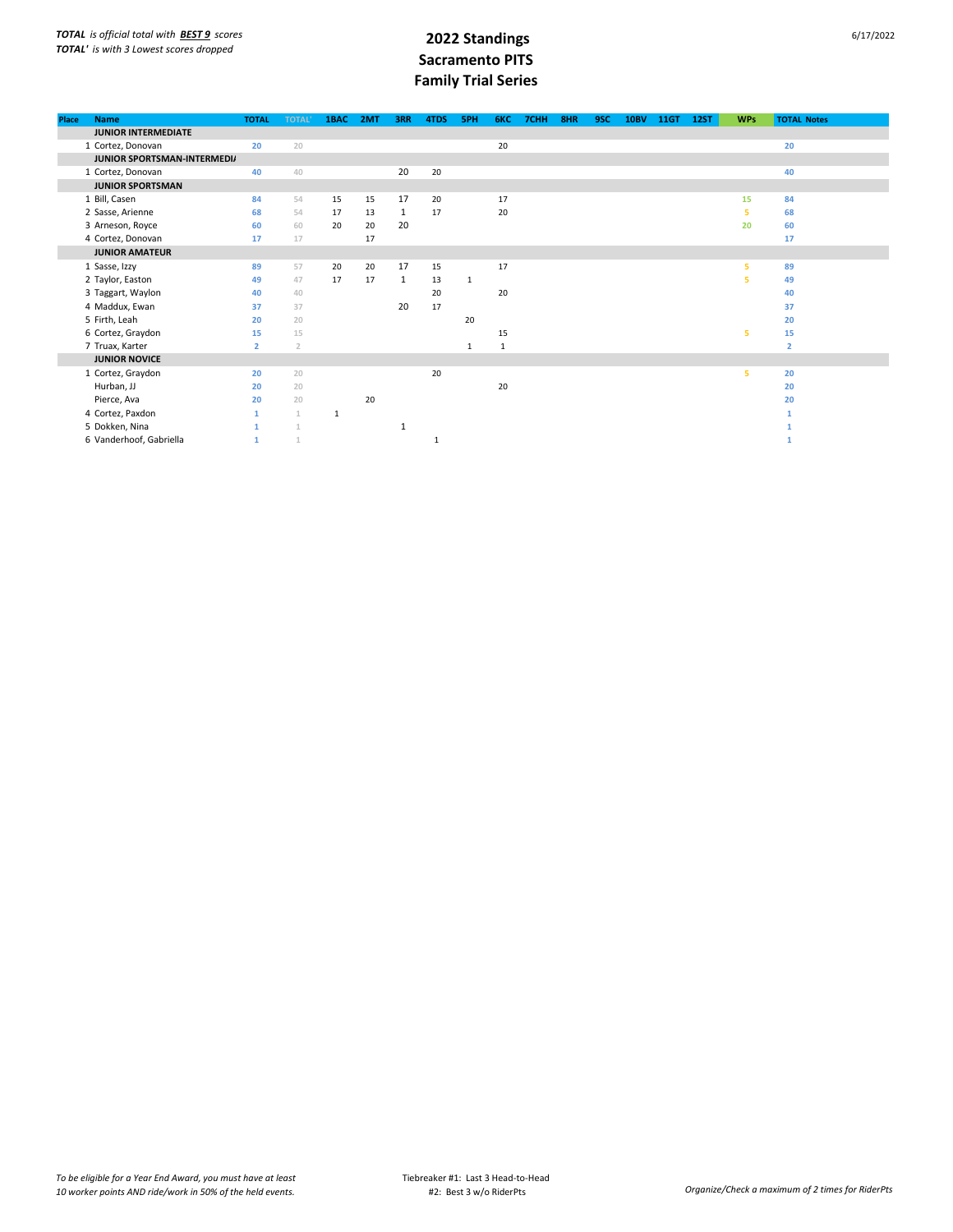| <b>Place</b> | Name                      | <b>TOTAL</b> | <b>TOTAL</b> | 1BAC 2MT |    | 3RR 4TDS |  | 5PH 6KC 7CHH 8HR 9SC 10BV |  | 11GT | <b>12ST</b> | <b>WPs</b> | <b>TOTAL Notes</b> |
|--------------|---------------------------|--------------|--------------|----------|----|----------|--|---------------------------|--|------|-------------|------------|--------------------|
|              | <b>TRAIL BIKE AMATEUR</b> |              |              |          |    |          |  |                           |  |      |             |            |                    |
|              | Sasse, Steve              |              |              |          | 20 |          |  |                           |  |      |             |            |                    |
|              | <b>TRAIL BIKE NOVICE</b>  |              |              |          |    |          |  |                           |  |      |             |            |                    |